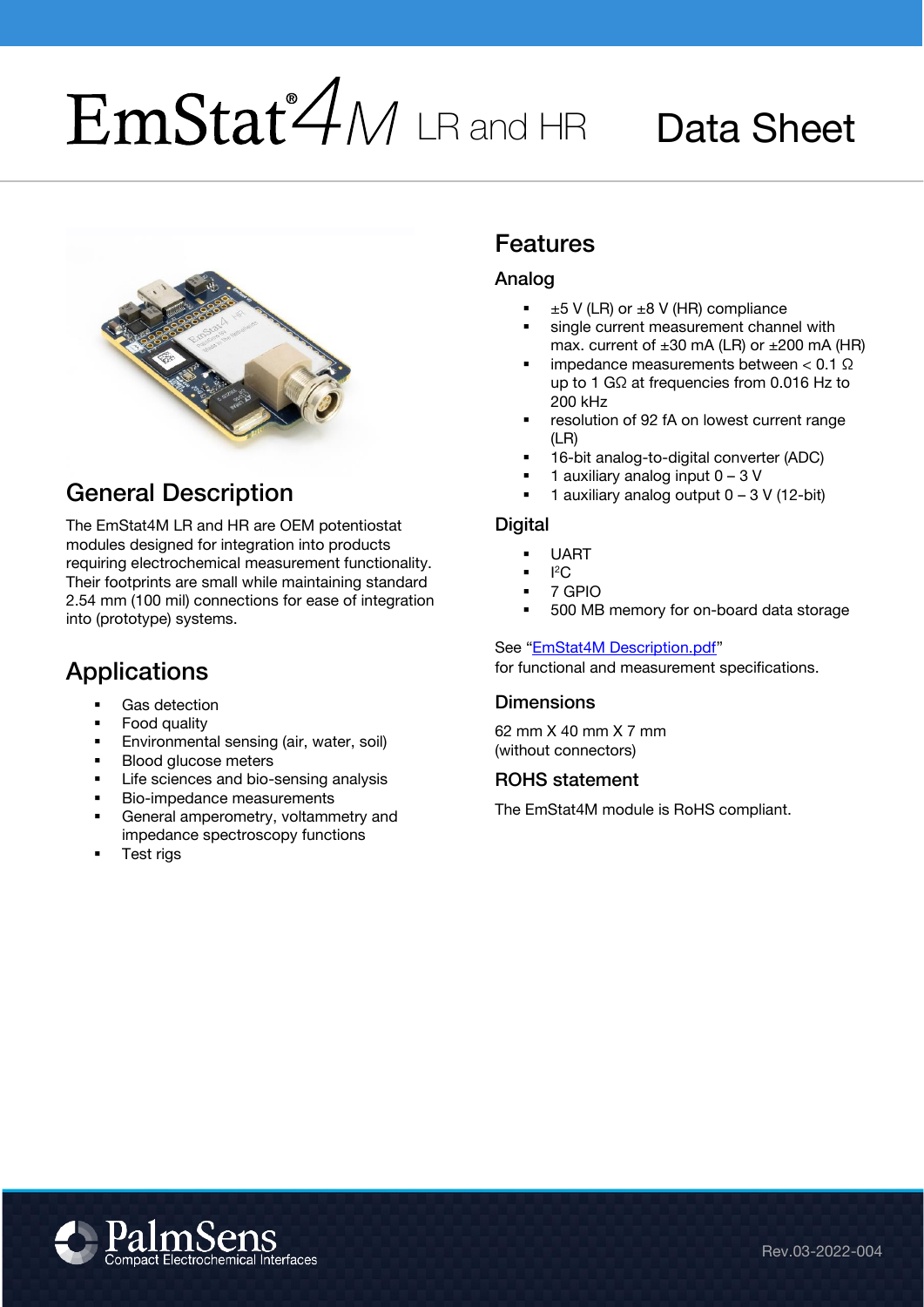## <span id="page-1-0"></span>Table of Contents

## <span id="page-1-1"></span>**Terminology**

| CE: Counter Electrode                       |
|---------------------------------------------|
| RE: Reference Electrode                     |
| WE: Working Electrode                       |
| SE: (Working) Sense Electrode               |
| EIS: Electrochemical Impedance Spectroscopy |
|                                             |

## <span id="page-1-2"></span>Revision history

Rev.10-2021-001: First published. Rev.01-2022-002: Added footnote for Operating temperature. Rev.01-2022-003: Changed Table1: Con3\_12 from negative to positive rail. Rev.03-2022-004: Added section "Heat dissipation"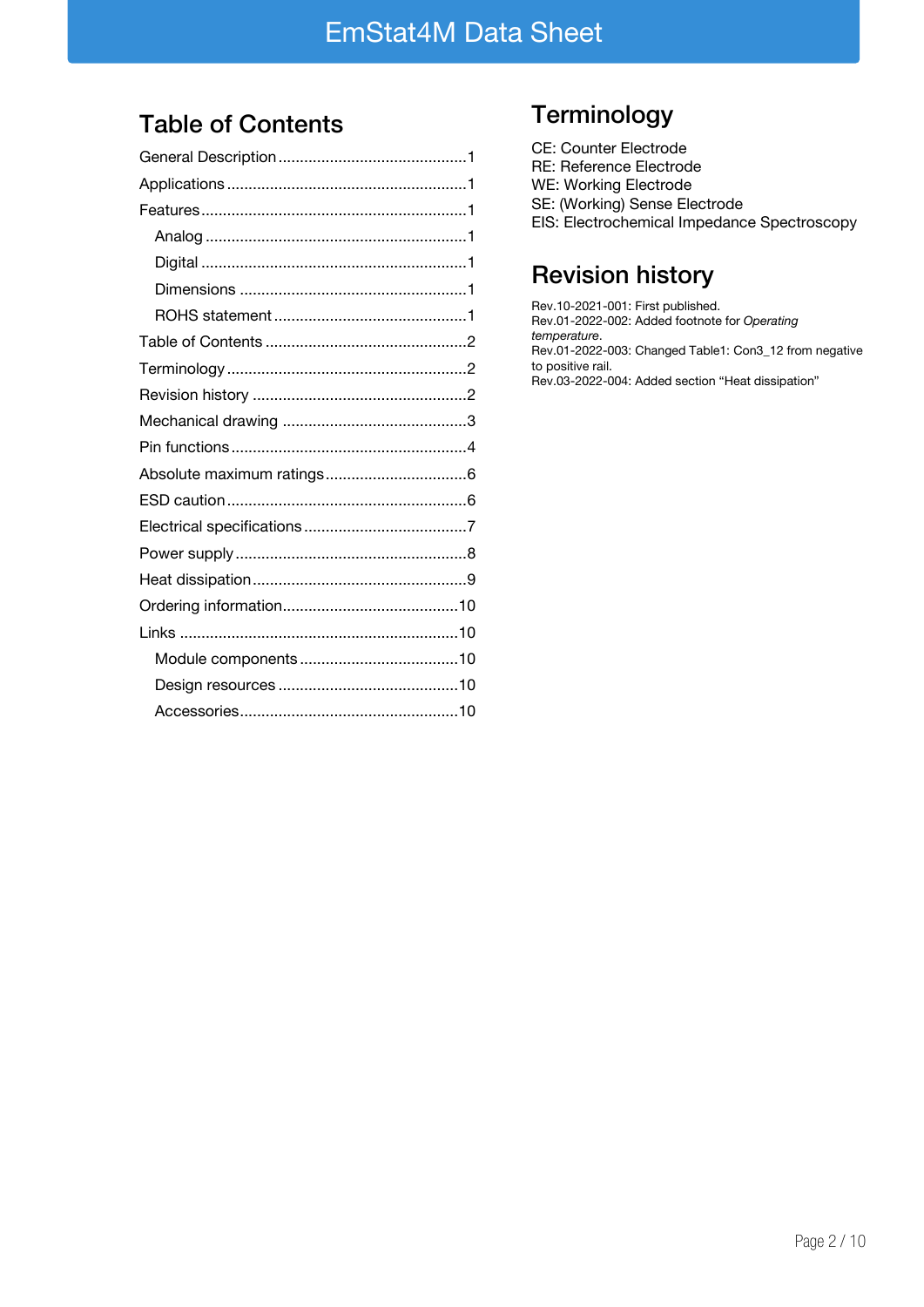## <span id="page-2-0"></span>Mechanical drawing



Figure 1: EmStat4M module dimensions in millimeters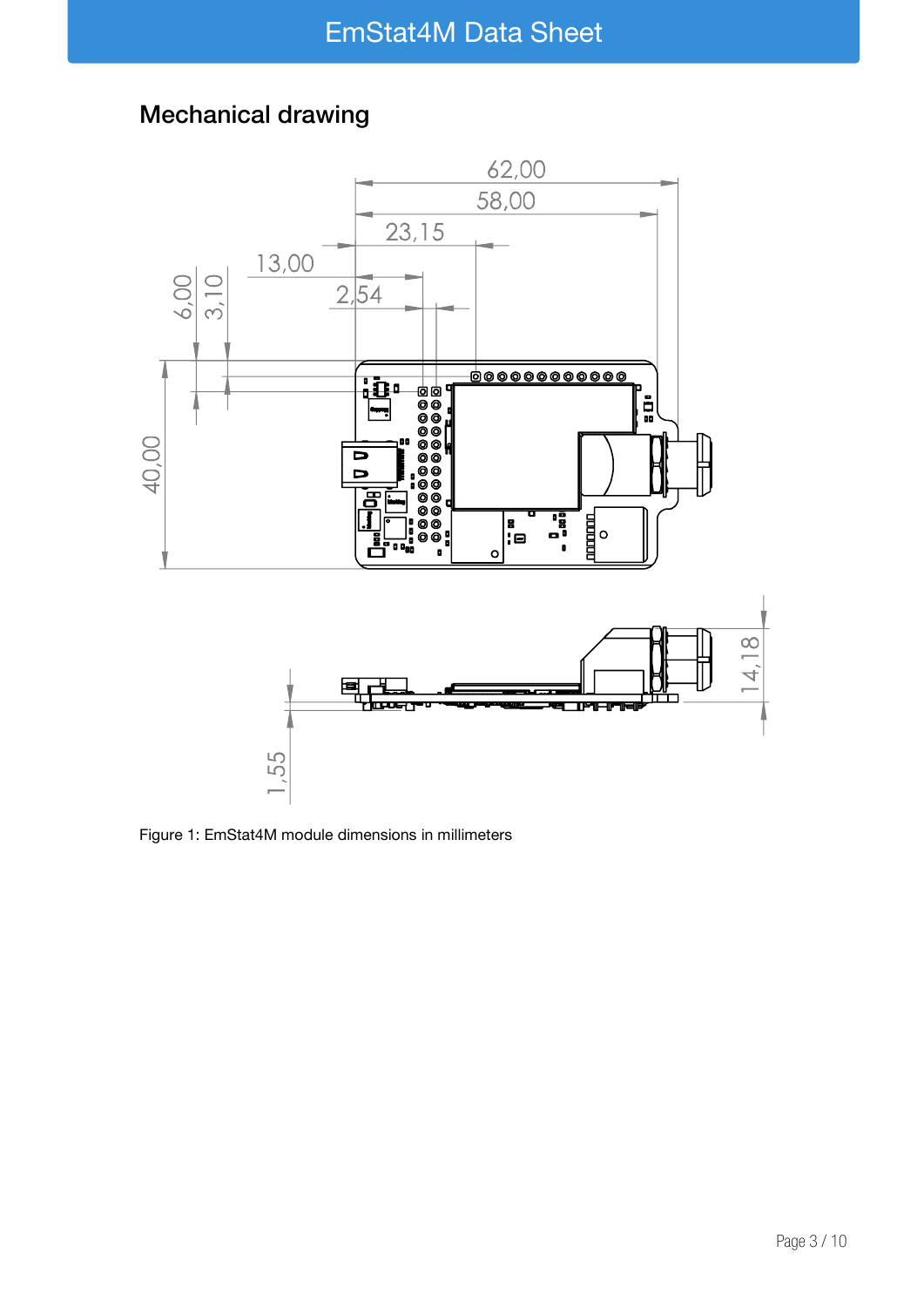## <span id="page-3-0"></span>Pin functions



Figure 2: EmStat4M pinout

| Pin               | <b>Name</b>    | <b>Function</b>                                                    |  |  |
|-------------------|----------------|--------------------------------------------------------------------|--|--|
| $Con1_1$          | D <sub>3</sub> | Digital GPIO                                                       |  |  |
| Con1 2            | D <sub>2</sub> | Digital GPIO                                                       |  |  |
| Con1 3            | D <sub>1</sub> | Digital GPIO                                                       |  |  |
| $Con1_4$          | D <sub>0</sub> | Digital GPIO                                                       |  |  |
| Con1 5            | 5V In          | 5V power supply connected internally to USB Vbus                   |  |  |
| $Con1_6$          | <b>DGND</b>    | PCB common GND plane, digital zone                                 |  |  |
| $Con1_7$          | D <sub>4</sub> | Digital GPIO                                                       |  |  |
| Con1 8            | Sense          | Potentiostat Sense Electrode                                       |  |  |
| Con1 9            | <b>AGND</b>    | PCB common GND plane, Analog zone                                  |  |  |
| <b>Con1 10</b>    | <b>WE</b>      | Potentiostat Working Electrode                                     |  |  |
| <b>Con1 11</b>    | <b>RE</b>      | Potentiostat Reference Electrode                                   |  |  |
| Con1_12           | <b>CE</b>      | Potentiostat Counter Electrode                                     |  |  |
|                   |                |                                                                    |  |  |
| $Con2_1$          | <b>TxD</b>     | <b>UART Transmit</b>                                               |  |  |
| Con2 <sub>2</sub> | <b>RxD</b>     | <b>UART Receive</b>                                                |  |  |
| Con2 3            | E_Unipolar_OUT | Potentiostat applied voltage (scaled)<br>$E = (Vout - 1.5) * 4.22$ |  |  |
| Con2 4            | I BIPOLAR OUT  | Potentiostat measured current (scaled)<br>i = Vout * current range |  |  |
| $Con2_5$          | D <sub>5</sub> | Digital GPIO                                                       |  |  |
| Con2 6            | <b>DGND</b>    | PCB common GND plane, digital zone                                 |  |  |
| Con2 7            | nRESET         | Active low reset                                                   |  |  |
| Con2 8            | nDWNLD         | Active low FW update                                               |  |  |
| $Con2_9$          | ADC_in         | Auxiliary ADC input                                                |  |  |
| <b>Con2 10</b>    | DAC out        | Auxiliary DAC out                                                  |  |  |
| Con2_11           | <b>DGND</b>    | PCB common GND plane, digital zone                                 |  |  |
| <b>Con2 12</b>    | 5V In          | 5V power supply connected internally to USB Vbus                   |  |  |
|                   |                |                                                                    |  |  |

| Table 1: Pin definitions |  |  |
|--------------------------|--|--|
|                          |  |  |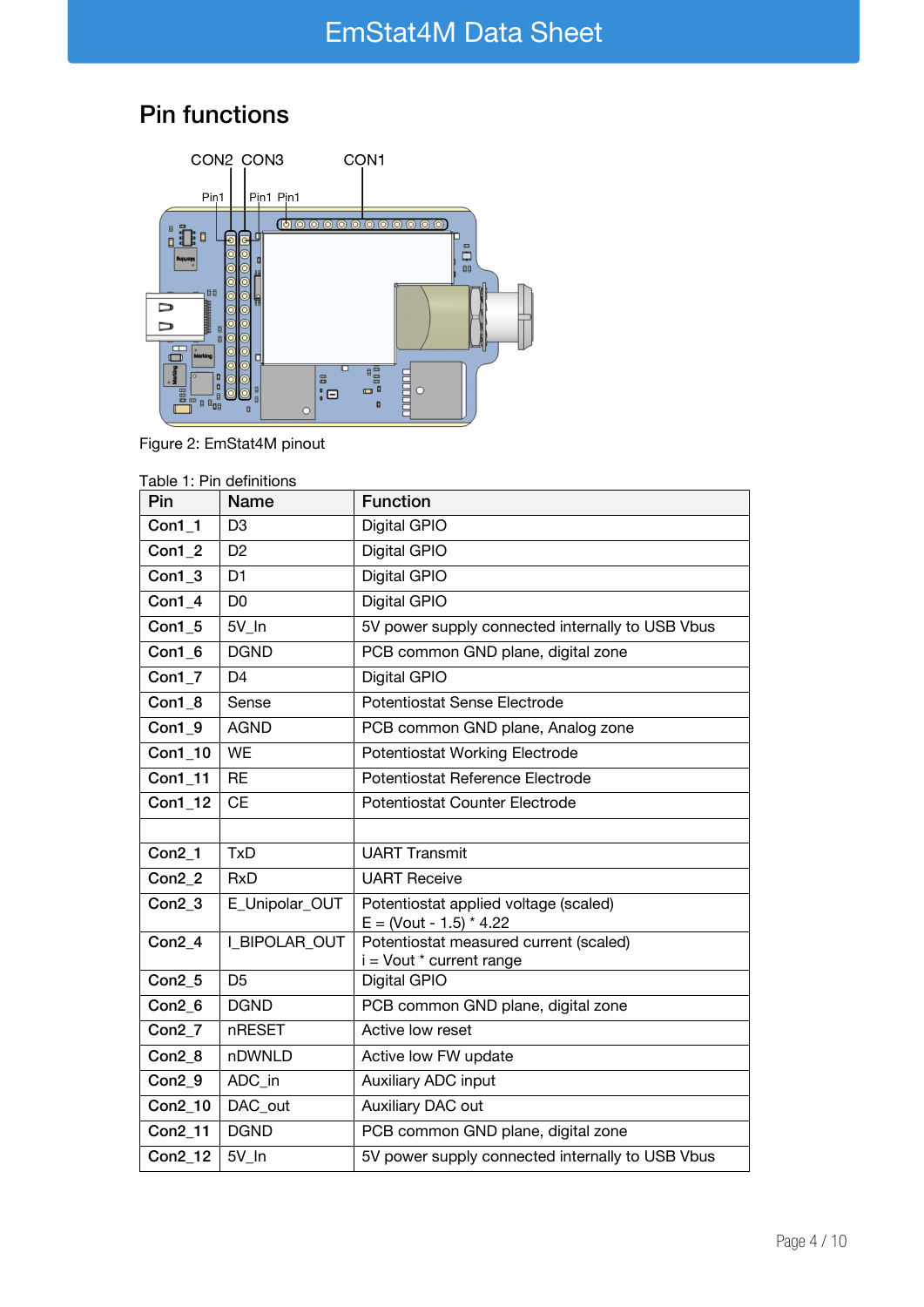## EmStat4M Data Sheet

| $Con3_1$           | <b>CTS</b>     | <b>UART Clear To Send</b>                                                                                                          |
|--------------------|----------------|------------------------------------------------------------------------------------------------------------------------------------|
| Con <sub>3</sub> 2 | <b>RTS</b>     | <b>UART Ready to Send</b>                                                                                                          |
| $Con3_3$           | SDA_EXT        | I2C SDA. Internally pulled up to 3.3V via a 10K resistor                                                                           |
| Con3 4             | <b>SCL EXT</b> | I2C SCL. Internally pulled up to 3.3V via a 10K resistor                                                                           |
| $Con3_5$           | Reserved       | Reserved                                                                                                                           |
| $Con3_6$           | Reserved       | Reserved                                                                                                                           |
| $Con3_7$           | E SET          | External potentiostat voltage setpoint control                                                                                     |
| Con3 8             | n3.3VD_SHDN    | Active low Shutdown. Internally pulled up to 5V with<br>100K resistor. Pulling to Gnd disables all power on the<br>ES <sub>4</sub> |
| Con3 9             | D6             | Digital GPIO                                                                                                                       |
| Con3_10            | 3.3V Out       | 3.3V digital supply. From a switching regulator on the<br>ES4. Draw maximum 50 mA from this pin                                    |
| Con3 11            | VPST-          | Potentiostat negative power rail. Draw maximum 20<br>mA from this pin                                                              |
| Con3_12            | $V$ PST $+$    | Potentiostat positive power rail. Draw maximum 20<br>mA from this pin                                                              |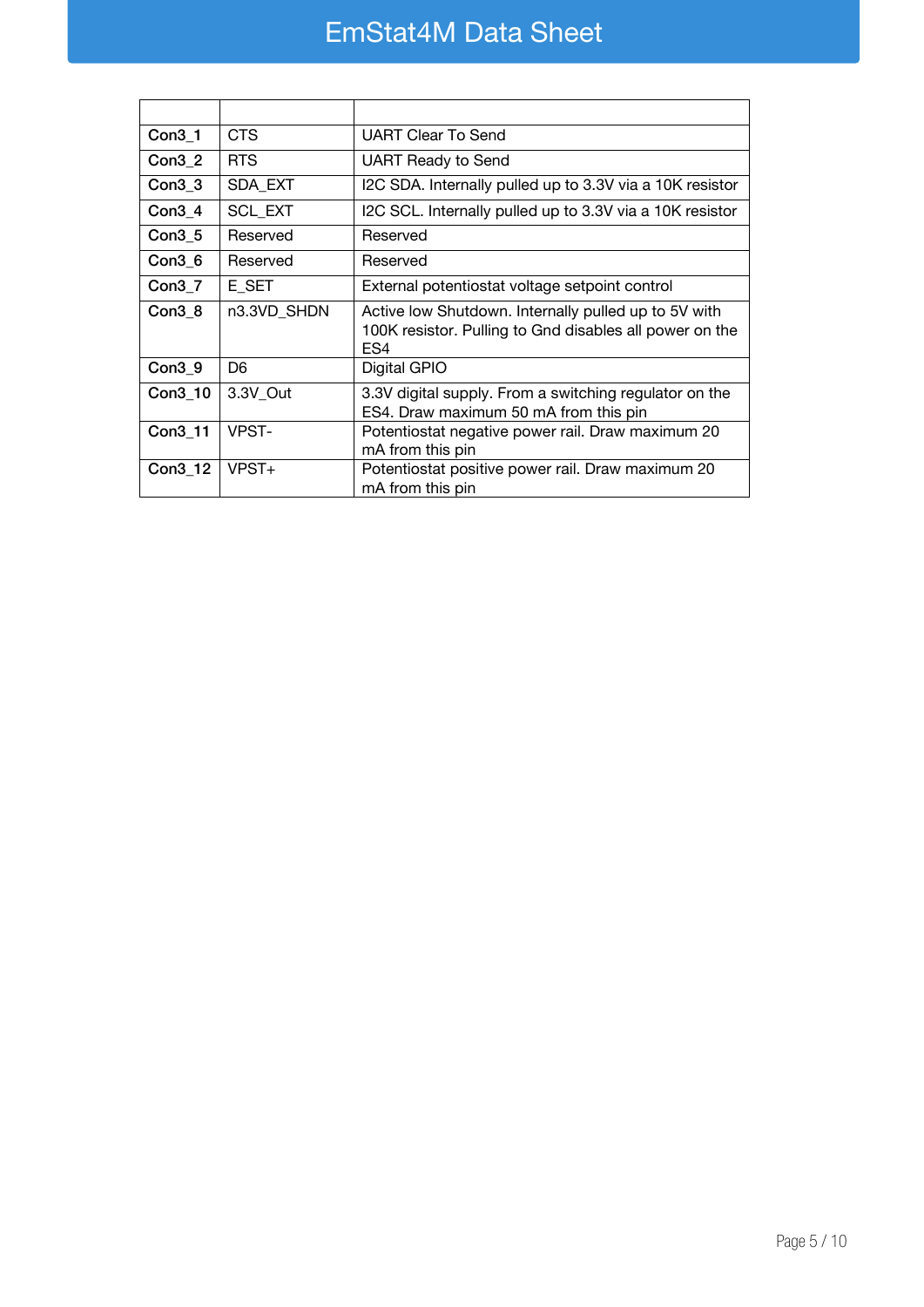#### <span id="page-5-0"></span>Absolute maximum ratings

| Parameter                                      | Rating                          |
|------------------------------------------------|---------------------------------|
| V IN to GND                                    | $-0.3$ V to $+5.5$ V            |
| Analog Input Voltage to GND                    | $-0.3$ V to $+3.6$ V            |
| Digital Input Voltage to GND                   | $-0.3$ V to $+3.6$ V            |
| <b>Total Positive GPIO Pins Current</b>        | 50 mA                           |
| <b>Total Negative GPIO Pins Current</b>        | $-50$ mA                        |
| Storage temperature                            | $-65$ °C to +100 °C             |
| Operating temperature                          | $-40$ °C to +85 °C <sup>1</sup> |
| Hand soldering (single pin)                    | 400 °C for 10 s                 |
| ESD Human Body Model (HBM)                     | 4 kV                            |
| ESD Field-Induced Charged Device Model (FICDM) | $1$ kV                          |

Stresses at or above those listed under Absolute Maximum Ratings may cause permanent damage to the product. This is a stress rating only; functional operation of the product at these or any other conditions above those indicated in the operational section of this specification is not implied. Operation beyond the maximum operating conditions for extended periods may affect product reliability.

#### <span id="page-5-1"></span>ESD caution



#### ESD (Electrostatic discharge) sensitive device.

The EmStat4 module features protection circuitry on all Inputs and Outputs. However high energy ESD due to improper handling may cause damage or degradation of performance. Proper ESD precautions should be taken to prevent this.

<sup>1</sup> All the components of the EmStat4M are rated to the industrial standard of -40 °C to +85 °C The EmStat4M is calibrated at 21 °C . The most sensitive components of the EmStat4M have a temperature drift of 50 ppm. At 1 °C or 41 °C, measurement drift of up to 0.1% may be experienced.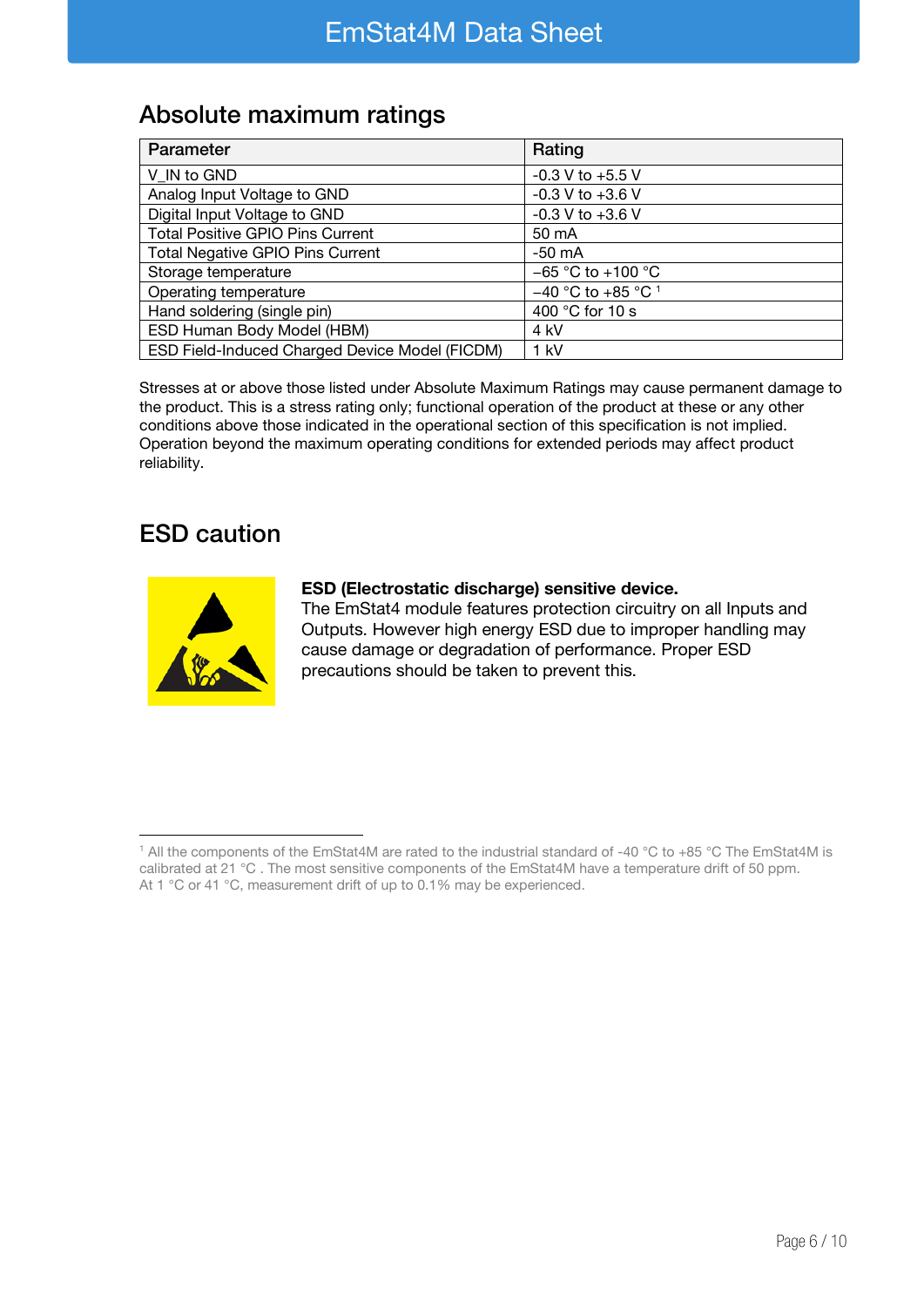## <span id="page-6-0"></span>Electrical specifications

Table 2: EmStat4M electrical characteristics. Determined at 25 °C.

| able 2. Emblachin clocation original actoristics. Determined at 20<br>Parameter | Min    | <b>Typical</b>          | $\ddotsc$<br>Max | Unit        | <b>Details</b>       |
|---------------------------------------------------------------------------------|--------|-------------------------|------------------|-------------|----------------------|
| <b>ADC</b>                                                                      |        |                         |                  |             |                      |
| Data Rate                                                                       |        |                         | 1M               | <b>SPS</b>  |                      |
| Resolution                                                                      |        | 16                      |                  | <b>Bits</b> |                      |
|                                                                                 |        |                         |                  |             |                      |
| Analog input (CON2-9)                                                           |        |                         |                  |             |                      |
| Leakage Current                                                                 | $-1.5$ |                         | 1.5              | uA          |                      |
| Input Voltage Range                                                             | 0.05   |                         | 3                | $\vee$      |                      |
|                                                                                 |        |                         |                  |             |                      |
| <b>EIS measurement</b>                                                          |        |                         |                  |             |                      |
| Frequency range                                                                 | 10u    |                         | 200k             | Hz          |                      |
| Applied AC votlage                                                              | 1      |                         | 900              | mVrms       |                      |
| Amplitude scaling<br>resolution                                                 |        | 14                      |                  | <b>Bits</b> |                      |
| Sine DAC resolution                                                             |        | 12                      |                  | <b>Bits</b> |                      |
|                                                                                 |        |                         |                  |             |                      |
| Potentiostat circuit                                                            |        |                         |                  |             |                      |
| RE Input Bias Current                                                           |        | $\overline{c}$          | 10               | рA          | RE input, 25 °C      |
| SE Input Bias Current                                                           |        | $\overline{2}$          | 10               | рA          | SE input, 25 °C      |
| Offset voltage                                                                  |        | 0.1                     | $\mathbf{1}$     | mV          |                      |
| Source/Sink current (LR)                                                        | $-30$  |                         | 30               | mA          |                      |
| Source/Sink current (HR)                                                        | $-200$ |                         | 200              | mA          |                      |
| Applied potential acc.                                                          |        | 0.04                    | 0.2              | %           |                      |
| Measured current acc.                                                           |        | $\leq 0.2$              |                  | %           | Full Scale Range     |
| <b>Bandwidth settings</b>                                                       |        | 0.32, 3.2,<br>30 or 570 |                  | kHz         | Selectable bandwidth |
| Electrometer Bandwidth                                                          |        | 10                      |                  | <b>MHz</b>  |                      |
|                                                                                 |        |                         |                  |             |                      |
| <b>Main DAC</b>                                                                 |        |                         |                  |             |                      |
| Resolution                                                                      |        | 16                      |                  | <b>Bits</b> |                      |
| Voltage Range (LR)                                                              | -3     |                         | $\mathbf{3}$     | V           |                      |
| Voltage Range (HR)                                                              | -6     |                         | 6                | $\vee$      |                      |
| Bandwidth                                                                       |        | 10                      |                  | kHz         |                      |
|                                                                                 |        |                         |                  |             |                      |
| DAC for Aux (CON2-10)                                                           |        |                         |                  |             |                      |
| Resolution                                                                      |        | 12                      |                  | <b>Bits</b> |                      |
| Voltage Range                                                                   | 0.05   |                         | 3                | V           |                      |
|                                                                                 |        |                         |                  |             |                      |
| <b>GPIO</b>                                                                     |        |                         |                  |             |                      |
| Input Voltage Low                                                               | $-0.2$ |                         | 0.3              | $\vee$      |                      |
| Input Voltage High                                                              | 0.7    |                         | 3.5              | V           |                      |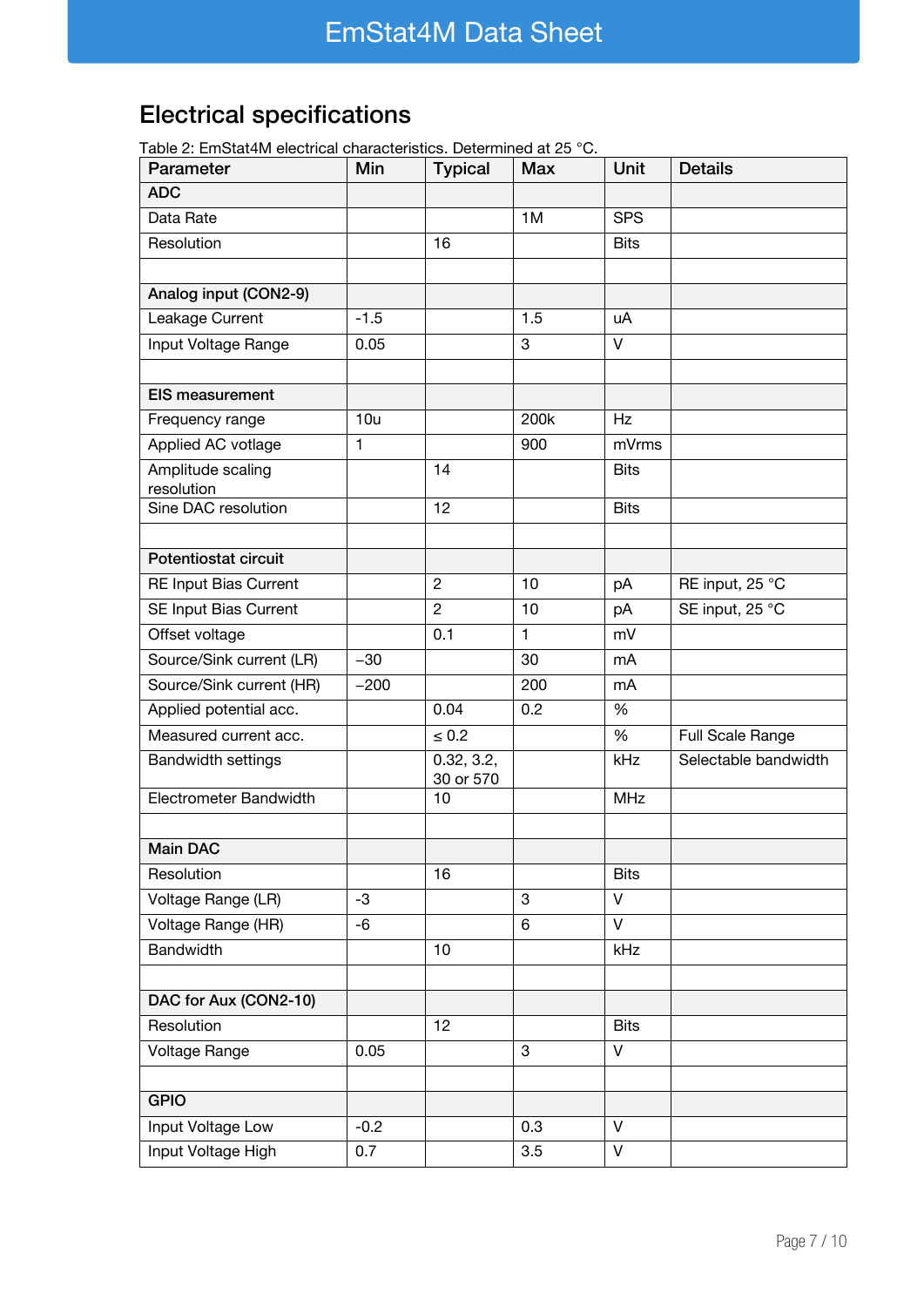## EmStat4M Data Sheet

| Output Voltage Low                |      | 0      | 0.4    | V      |                                |
|-----------------------------------|------|--------|--------|--------|--------------------------------|
| Output Voltage High               | 2.9  | 3.3    |        | $\vee$ |                                |
| Pin output source/sink<br>current |      |        | ±5     | mA     |                                |
|                                   |      |        |        |        |                                |
| Program memory                    |      |        |        |        |                                |
| Endurance                         |      | 10,000 |        | Cycles |                                |
| Data Retention                    |      | 30     |        | Years  |                                |
|                                   |      |        |        |        |                                |
| File storage memory               |      |        |        |        |                                |
| Storage size                      |      | 500    |        | MByte  |                                |
|                                   |      |        |        |        |                                |
| Power requirements                |      |        |        |        |                                |
| V_IN voltage range                | 4.5  | 5      | 5.5    | $\vee$ |                                |
| EmStat4M HR                       |      | 250    |        | mA     | @ 1 mA (WE)                    |
|                                   |      | 320    |        | mA     | $\overline{\omega}$ 30 mA (WE) |
|                                   |      | 750    |        | mA     | @ 200 mA (WE)                  |
| EmStat4M LR                       |      | 150    |        | mA     | @ 1 mA (WE)                    |
|                                   |      | 250    |        | mA     | @ 30 mA (WE)                   |
|                                   |      |        |        |        |                                |
| <b>UART</b>                       |      |        |        |        |                                |
| <b>Baudrate</b>                   | 9600 | 921600 | 921600 | bit/s  | Default: 230400 in<br>v1.000   |
|                                   |      |        |        |        |                                |
| 12C                               |      |        |        |        |                                |
| Clock speed                       | 100  | 400    | 400    | kHz    |                                |
| Internal pull-up                  |      | 10     |        | kOhm   | Pull-up to 3.3V                |

For functional and measurement specifications see [www.palmsens.com/emstat4m](https://www.palmsens.com/emstat4m)

#### <span id="page-7-0"></span>Power supply

Driving the EmStat4M V\_IN directly from a switching regulator may introduce measurement noise. Care should be taken to provide clean power to the V\_IN pin.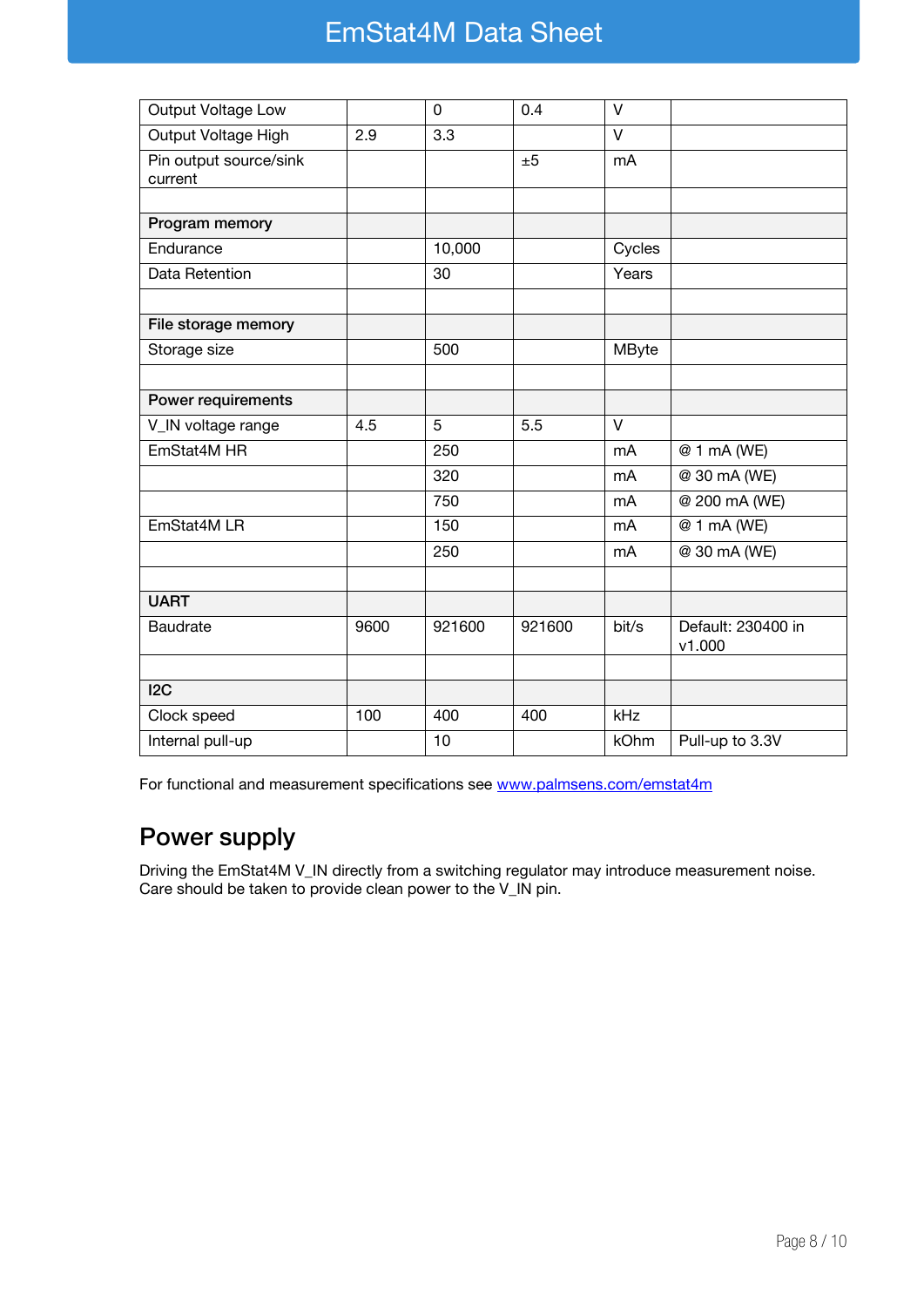### <span id="page-8-0"></span>Heat dissipation

The EmStat4 HR requires two heatsinks to be present on the golden pads at the bottom of the PCB. The board comes standard with the following two heatsinks from Fischer Elektronik: part numbers ICK PLCC 28 and ICK SMD F 10 SA.



It is recommended to ensure a steady airflow over the<br>heatsinks when running measurements for a long duration (>10 minutes) with the 100 mA range enabled.